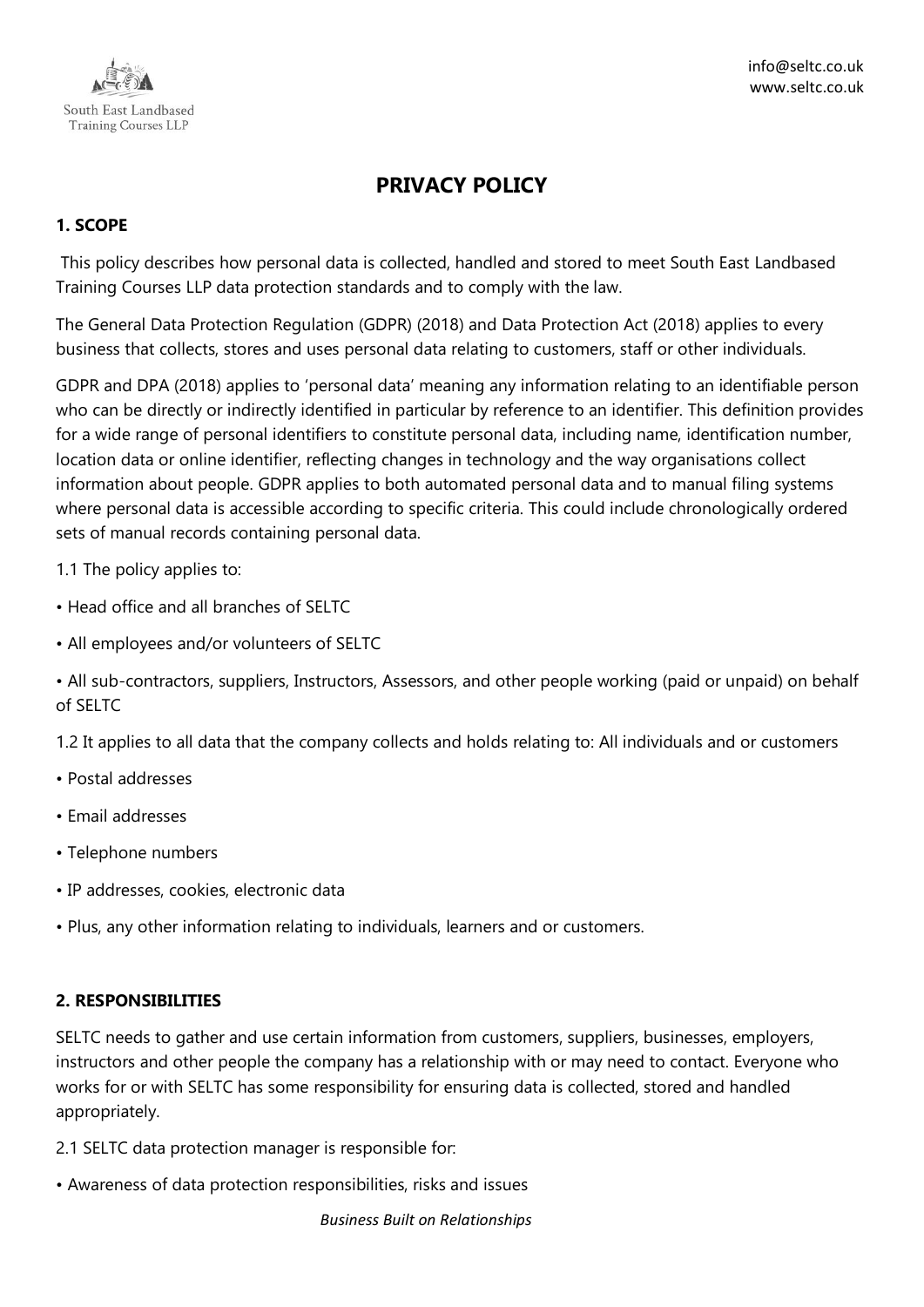

- Reviewing all data protection procedures and related policies, in line with schedule
- Arrange data protection training and advice for employees
- Handling data protection questions and dealing with customer requests
- Checking for sensitive data in any contracts or agreements with third parties
- Ensuring all systems, services and equipment meet acceptable security standards
- Ensuring safe and secure storage of training or assessment materials
- Achievement data is retained for the purposes of reporting to the regulatory authorities as required
- Preform regular hardware and software checks and scans
- Evaluating any third-party services for the purpose of storing or processing data
- Approve any data protection statements attached to e-mails, letters, communication

• Provide guidance to use BCC box when sending emails to groups unless absolutely certain that permission was given for individual details to be made available to others • Ensure marketing initiatives comply with the data protection principles • Ensure forms have appropriate data protection notifications on them

## **3. GDPR/DPA AND THE LAW Under General Data Protection Regulation (GDPR) and DPA (2018)**

organisations including SELTC must collect, handle and store personal data. These rules apply regardless of whether data is stored electronically, on paper or on other materials.

"Personal data" is defined in both the Directive and the GDPR as any information relating to a person who can be identified, directly or indirectly, in particular by reference to an identifier such as a name, an identification number, location data, online identifier or to one or more factors specific to the physical, physiological, genetic, mental, economic, cultural or social identity of that person.

SELTC makes no distinction between personal data about individuals in their private, public or work roles – the person is the person. Online identifiers including IP address, cookies and so forth are also regarded as personal data if they can be (or are capable of being) without undue effort linked back to the data subject.

"Personal Data Breach' is defined in the GDPR as "a breach of security leading to the accidental or unlawful destruction, loss, alteration, unauthorised disclosure of, or access to, personal data, transmitted, stored or otherwise processed". Data breaches will be reported to ICO Commission within 72hrs

SELTC only collects personal data for specified purposes, and does not use it for other 'incompatible' purposes. Example: Individuals details are not used for marketing purposes if originally collected for an entirely different purpose.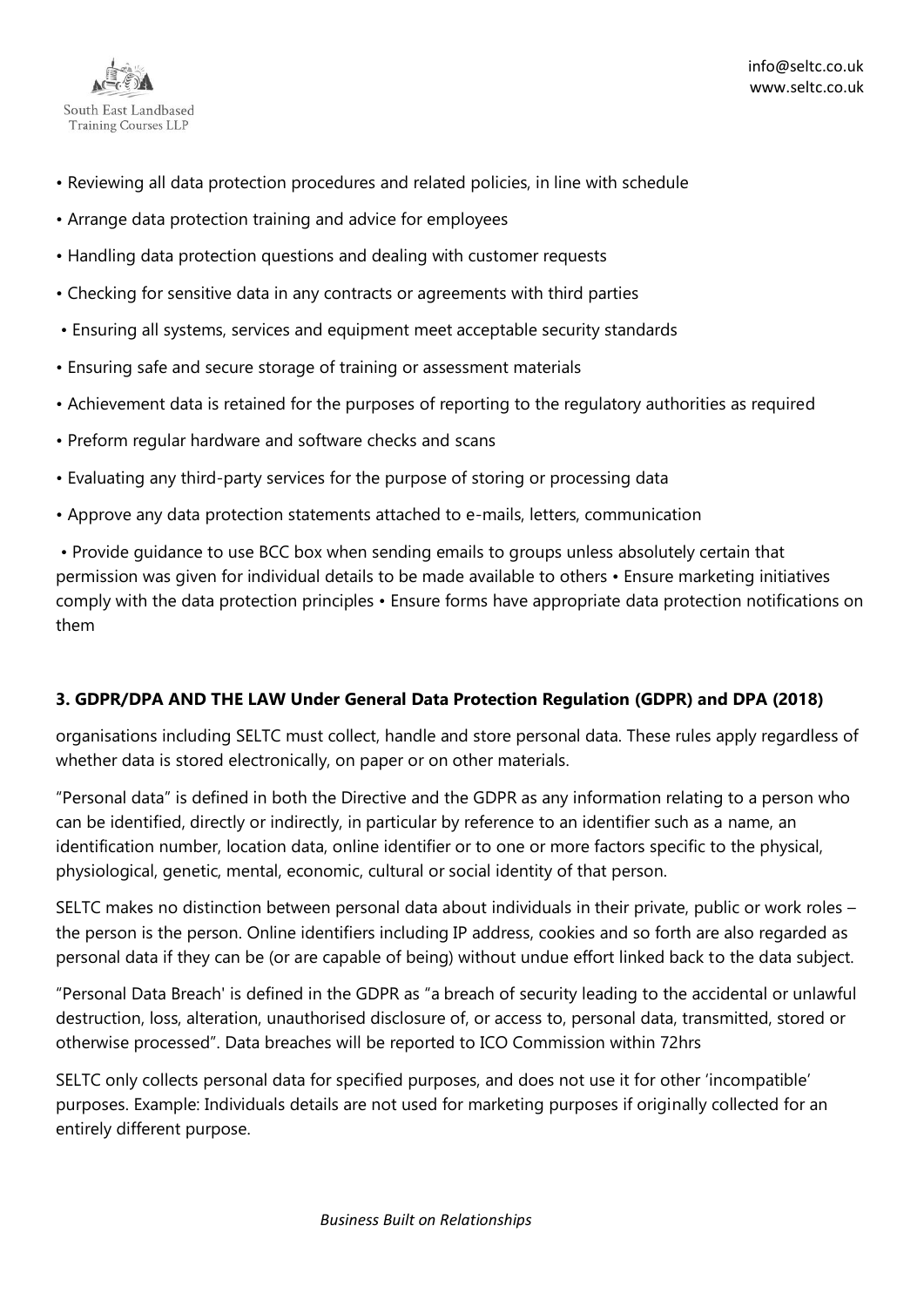

SELTC is registered with the Information Commissioner's Office (ICO) to process personal data. As a registered body, we determine the purposes for which, and the manner in which, personal data is to be processed.

The Scottish Information Commissioner and the UK Information Commissioner's Office (ICO) have separate roles and responsibilities. The Scottish Information Commissioner is responsible for the freedom of information compliance of all public authorities in Scotland, while the ICO is responsible for public authorities in England, Wales, and Northern Ireland, and for any agencies operating in both Scotland and another part of the UK. The ICO also covers Data Protection rights (personal information) for the whole of the UK, including Scotland.

The GDPR provides the following rights for individuals:

- 1. The right to be informed
- 2. The right to access
- 3. The right to rectification
- 4. The right to erase
- 5. The right to restrict processing
- 6. The right to data portability
- 7. The right to object
- 8. Rights in relation to automated decision making and profiling.

## **4. GENERAL GUIDELINES**

- 4.1 SELTC will, through appropriate management, strict applications of controls ensure:
- Confidential information is not shared informally
- Personal data is not disclosed to unauthorised people
- Collect and process appropriate information, only to the extent that is needed
- Employees keep all data secure and is only available to those who need it
- Strong passwords are used and regularly changed
- Appropriate security measures are in place to safeguard personal data
- Data is regularly reviewed, updated and archived in line with guidance and schedules

• When working with personal data, employees ensure screens of their computers are always locked when left unattended

*Business Built on Relationships* • Hold good quality of information ensuring accuracy of data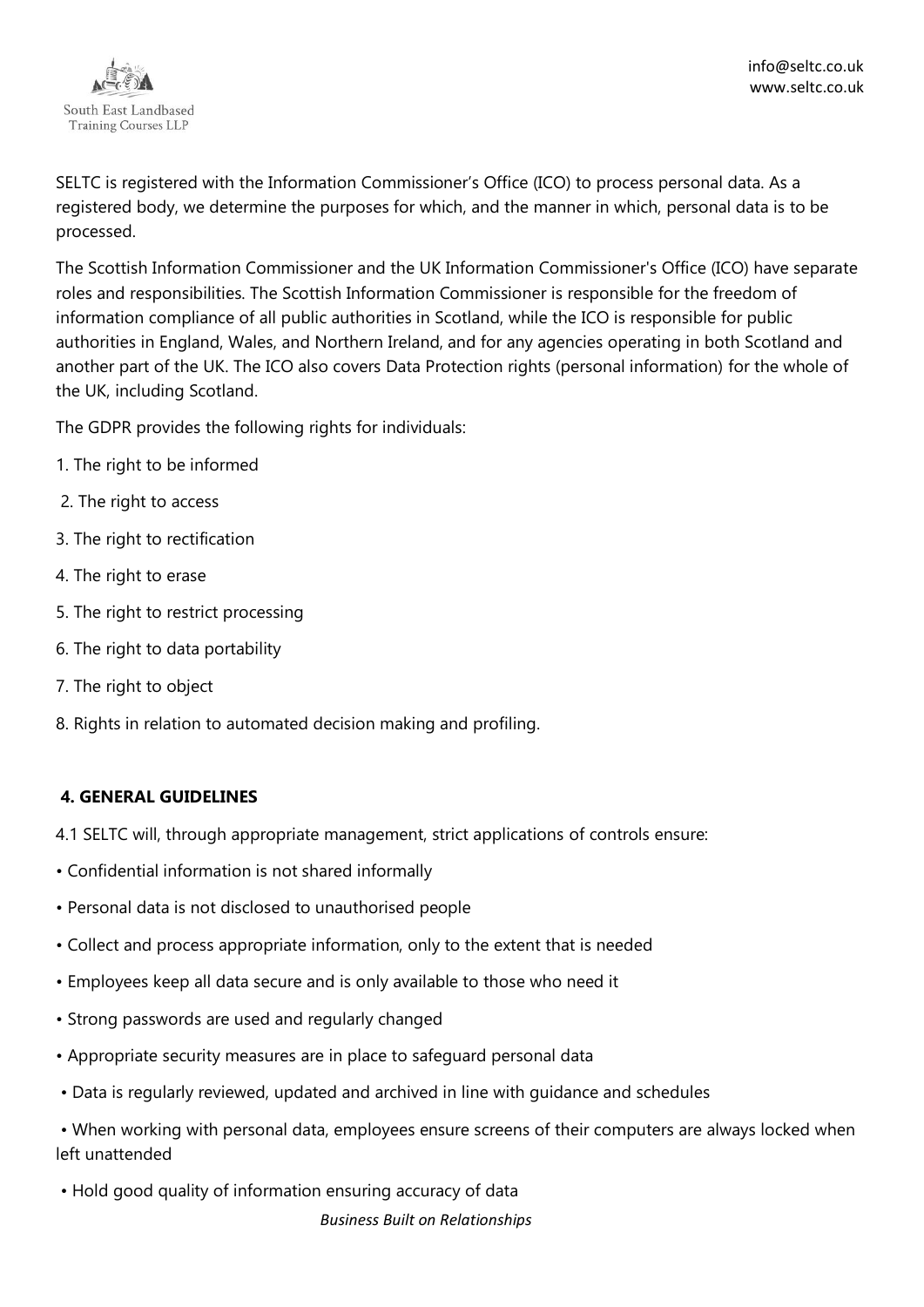

• ICT systems will be designed, where possible, to encourage and facilitate the entry of accurate data

• Training and assessment materials are kept on secure internal systems that are password protected. Printed assessment materials are locked in secure areas and only available to those intended

• Data is not transferred outside of the European area without suitable safeguards

• Everyone managing and handling personal information understands that they are contractually responsible for following good data protection practice

- Everyone managing and handling personal information is appropriately trained
- Everyone managing and handling personal information is appropriately supervised
- Anybody wanting to make enquiries about personal information knows the process
- Enquiries are promptly and courteously dealt with

• Ensure that the rights of people about whom information is held can be fully exercised under the Act • Methods of handling personal information are clearly described

- Methods of handling personal information are regularly reviewed, assessed and evaluated
- Data protection risks are monitored through SELTC risk register

• Any breach of the rules and procedures identified in this policy is a potential breach of the Code of Conduct and may lead to disciplinary action.

# **5. DATA STORAGE 5.1**

SELTC will ensure:

- Paper, CD, DVD files are kept in a locked drawer, when not required
- Printouts are not left where unauthorised people could see them
- Data printouts are shredded and disposed of securely when no longer required
- Electronic data is protected from unauthorised access and accidental deletion
- Passwords are changed regularly
- Data is backed up regularly
- Servers and computers are protected by approved security software
- Data is held in as few places as necessary
- Makes every effort to ensure that data held is accurate and kept up-to-date
- Regularly review data that is collected and cleansing of databases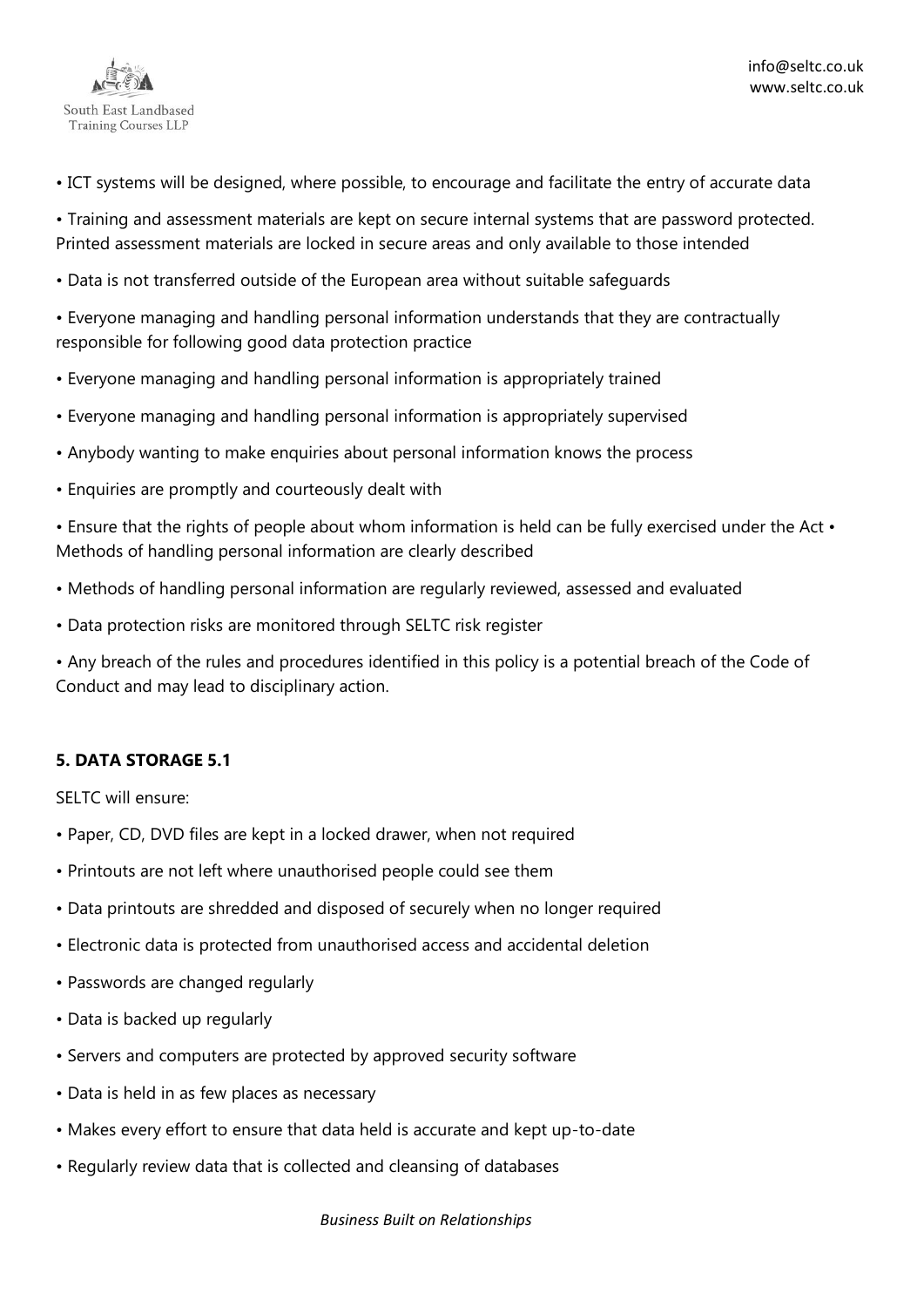

• Regular archiving of data.

### **6. DATA SHARING**

All documents created by SELTC are checked for accessibility and compatibility prior to pubic sharing; documents are also inspected for sensitive and personal data within:

- Comments, revisions, version, annotations
- Document properties and personal information
- Customised ML data
- Invisible content
- Hidden text

#### **7. PRIVACY STATEMENT**

SELTC is committed to protecting the privacy and confidentiality of information provided by 'users' who access our website.

In order for 'users' to use some of our online services and to respond to enquiries we need to collect and process various personal data. Users may be asked to complete an online form(s) which request, name, address, e-mail and telephone number. The personal data we collect is used to process your request for our services.

By submitting personal information, individuals consent to SELTC processing personal information in accordance with our data protection policy. All information provided will be treated as confidential and will only be used for the purpose intended. Anyone can contact SELTC to correct or update personal information in our records.

We may use cookies on our website. Users may disable the use of cookies, but this may limit the functionally of the website. The site and our computer systems have security measures in place with the aim of protecting the loss, misuse or alteration of the information 'users' provide to us.

#### **8. REQUEST FOR DATA**

An individual is entitled to be given a description of the data being processed or held about them and to be provided with the information constituting personal data and the source.

- 8.1 SELTC will supply information where:
- A request in writing has been made
- We are satisfied as to the identity of the applicant

*Business Built on Relationships*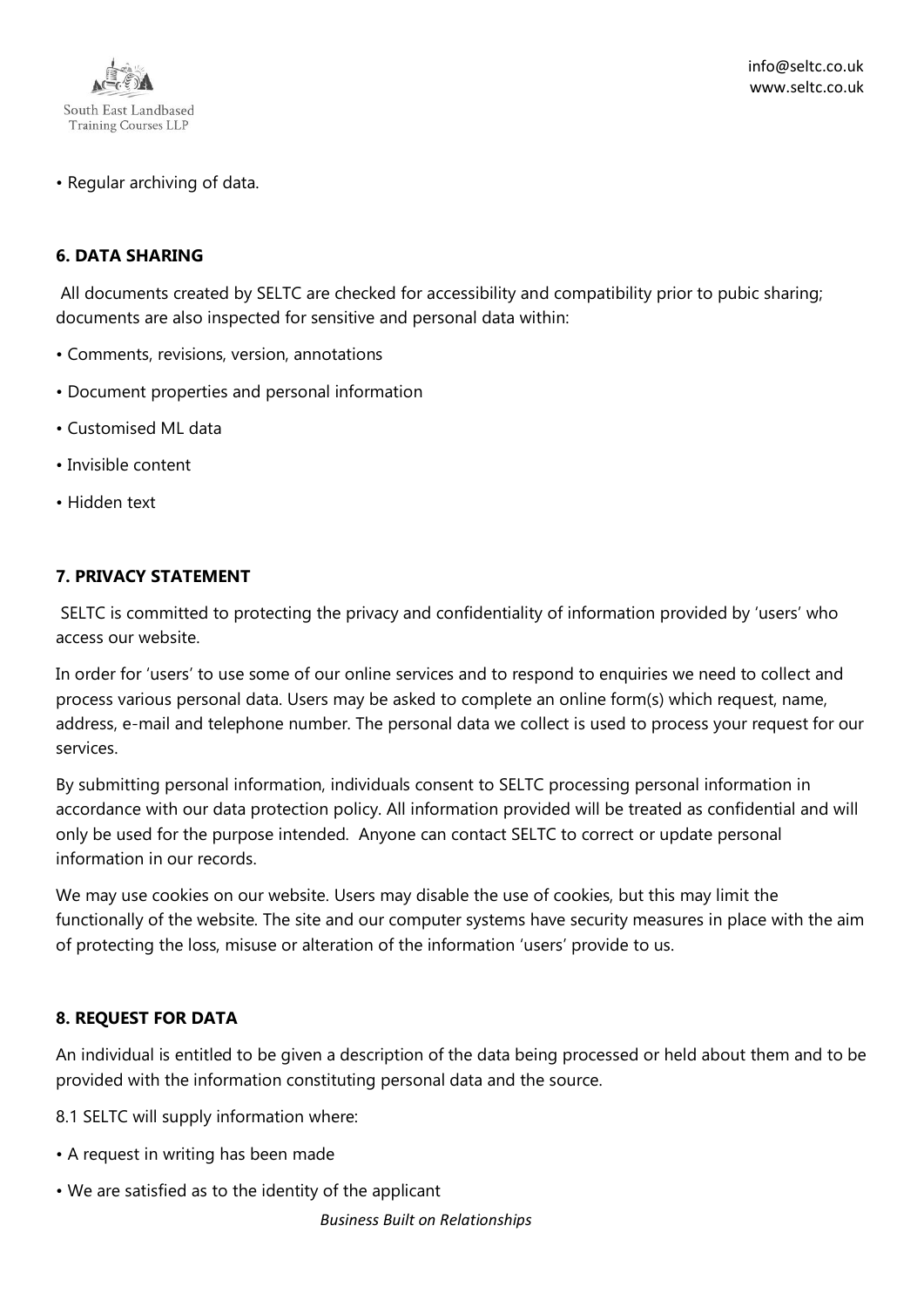

• We are able to locate the requisite data.

Where these criteria have been met we will comply within 20 working days. Where complying with the request would lead to disclosing data about another identifiable person we are not able to comply unless the other individual has consented or it is reasonable to comply without consent.

Where SELTC has previously complied with a request, subsequent or similar requests for data will not be supplied unless a 'reasonable interval' has elapsed. As a nonpublic body, SELTC is not covered by the Freedom of Information Act.

## **9. ARCHIVING AND RETENTION**

SELTC has an obligation, in line with the data protection policy, to implement and preserve good archiving procedures and processes. Archival records can be in any format; they can exist electronically or paper versions.

- 9.1 Files are summarised as:
- Operational files that are in use daily
- Reference files that are not in use daily, but are used for reference
- Inactive files that are no longer active
- Remove files that are removed after a period of inactiveness
- Preserved files that are preserved permanently or for a specified length of time.
- 9.2 SELTC aims to ensure:
- All records that are kept as archives will be included in a records retention log
- All records that are kept as archives will have a review date
- The length of their retention will be appropriate to the record normally 3 years for training / assessment documents and normally 7 years for financial records
- Adhere as far as possible to BSI recommendations for the keeping of its archival records
- Individual staff members are responsible for the management of archival records in their areas of work.
- 9.3 Email archive and retention
- Messages will move to the online archive 18 months from the original send/receive date
- Messages will be deleted from the online archive 5 years from the original send/receive date
- Exceptions: Items in 'Deleted Items', 'RSS Feeds', and 'Sync Issues' folders will be deleted after 90 days.
- Electronic archive folders will be backed up regularly to ensure that they do not get lost.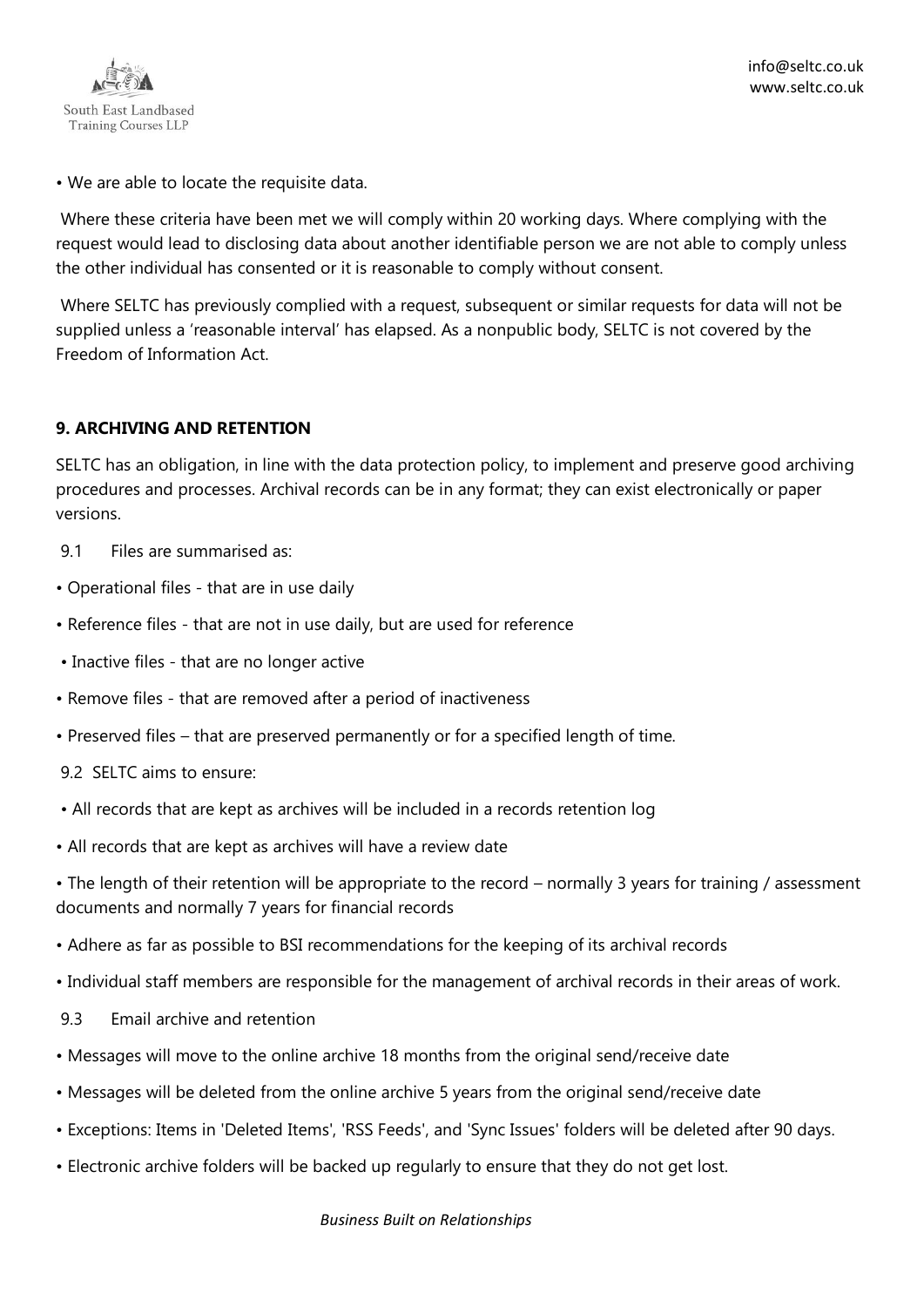

## **10. Access to data**

• SELTC will provide the Regulators, within a reasonable notice period (usually 7 days), access to premises, people and records as required, and fully cooperate with their monitoring activities, including those requested by Lantra.

GDPR and DPA applies to 'Data Controllers' and 'Data Processors' of an individual's personal data. A Data Controller determines the purposes and means of processing personal data. A Data Processor is responsible for processing personal data on behalf of a data controller. If you are a data processor, the GDPR places specific legal obligations on you; for example, you are required to maintain records of personal data and processing activities. You will have a legal liability if you are responsible for a breach. However, if you are a data controller, you are not relieved of your obligations where a data processor is involved – the GDPR places further obligations on you to ensure your contracts with data processors comply with the GDPR. The GDPR applies to processing carried out by organisations operating within the EU. It also applies to organisations outside the EU that offer goods or services to individuals in the EU.

Personal Data GDPR and DPA applies to 'personal data' meaning any information relating to an identifiable person who can be directly or indirectly identified in particular by reference to an identifier. This definition provides for a wide range of personal identifiers to constitute personal data, including name, identification number, location data or online identifier, reflecting changes in technology and the way organisations collect information about people.

The GDPR applies to both automated personal data and to manual filing systems where personal data is accessible according to specific criteria. This could include chronologically ordered sets of manual records containing personal data. It is recommended you start by reviewing all the personal data you hold including the method of retaining the data either electronically or hardcopy.

• Consider why you hold the data and how long for.

• If you are holding personal data for any reason other than its original purpose, you may need the consent of the individual.

• If you are holding data for legitimate business interests ensure this has been explained to your data subjects (individuals). Advise them why you hold the data and for how long, how it will be disposed of and what their individual rights are.

• Review how secure your IT systems and hardcopy filing systems are – conduct a risk assessment and consider how you might mitigate a data breach.

• If you have a website, review your privacy policy to encompass GDPR

The ICO document 12 Steps to take now is very helpful in getting you started. [https://ico.org.uk/media/for](https://ico.org.uk/media/for-organisations/documents/1624219/preparing-for-the-gdpr-12steps.pdf)[organisations/documents/1624219/preparing-for-the-gdpr-12steps.pdf](https://ico.org.uk/media/for-organisations/documents/1624219/preparing-for-the-gdpr-12steps.pdf)

The GDPR provides the following rights for individuals: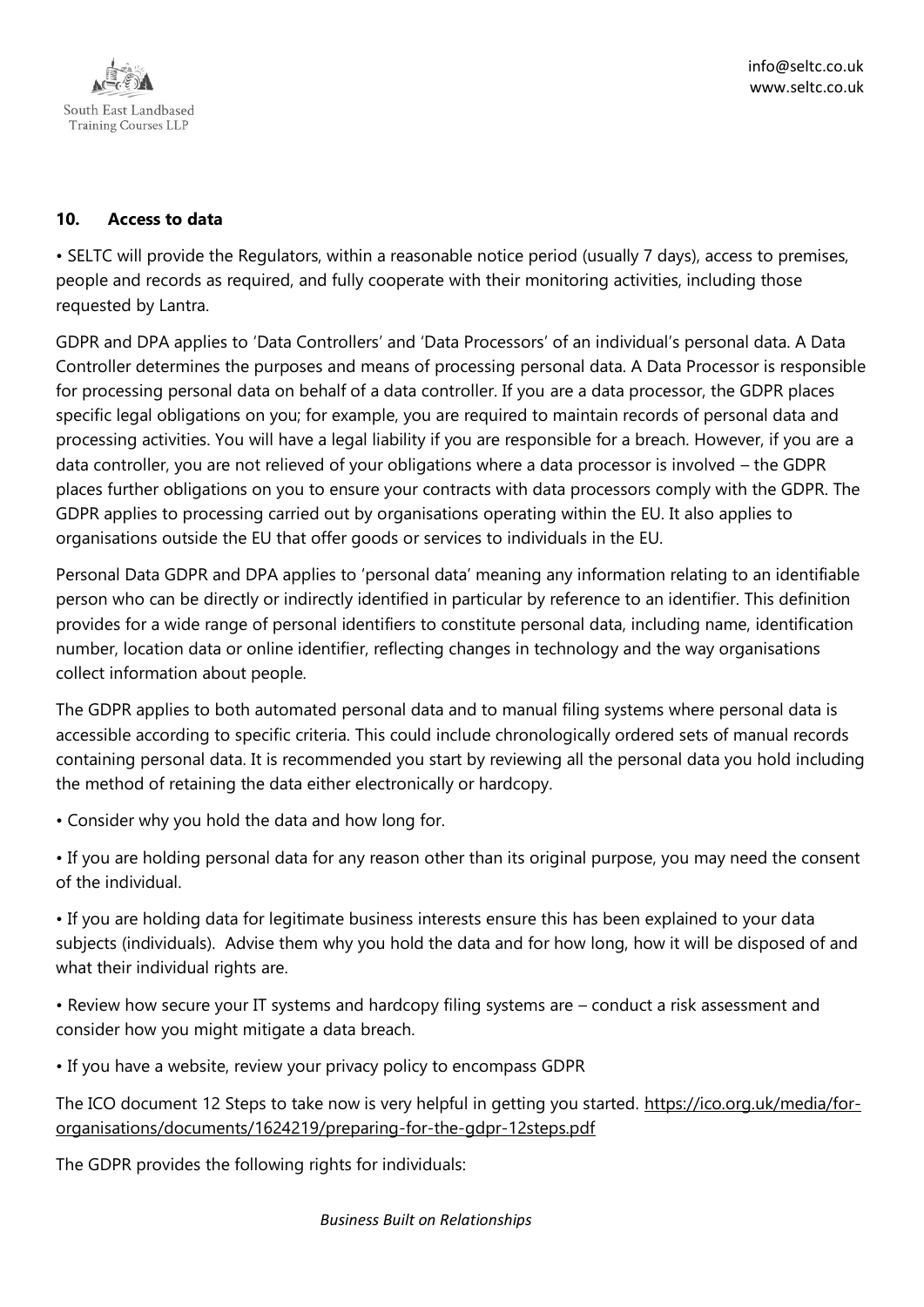

- 9. The right to be informed
- 10. The right to access
- 11. The right to rectification
- 12. The right to erase
- 13. The right to restrict processing
- 14. The right to data portability
- 15. The right to object
- 16. Rights in relation to automated decision making and profiling.

The information you must supply

The information you must supply about the processing of personal data must be:

- Concise, transparent, intelligible and easily accessible;
- Written in clear and plain language, particularly if addressed to a child; and
- Free of charge.

When obtaining data directly from individuals you must supply the following information:

- Identity and contact details of the data processer
- Purpose of the processing and the lawful basis for processing
- The legitimate business interest of the data controller or third party where applicable
- Any recipients of the personal data
- Details of any transfers to a third country and safeguards
- Retention period or criteria used to determine the retention period
- The existence of individuals rights
- The right to withdraw consent at any time

• The right to lodge a complaint with the supervisory authority – in the UK this is the Information Commissioners Office (ICO).

• Whether the provision of personal data is part of a statutory or contractual requirement or obligation and possible consequences of failing to provide personal data.

• The existence of automated decision making, including profiling and information about how decisions are made, the significance and the consequences.

This policy is reviewed regularly and updated annually or as and when required.

#### ICO (Information Commissioners' Office) Registration Number: ZA753493

*Business Built on Relationships* Reference: <https://www.legislation.gov.uk/ukpga/2018/12/contents/enacted>